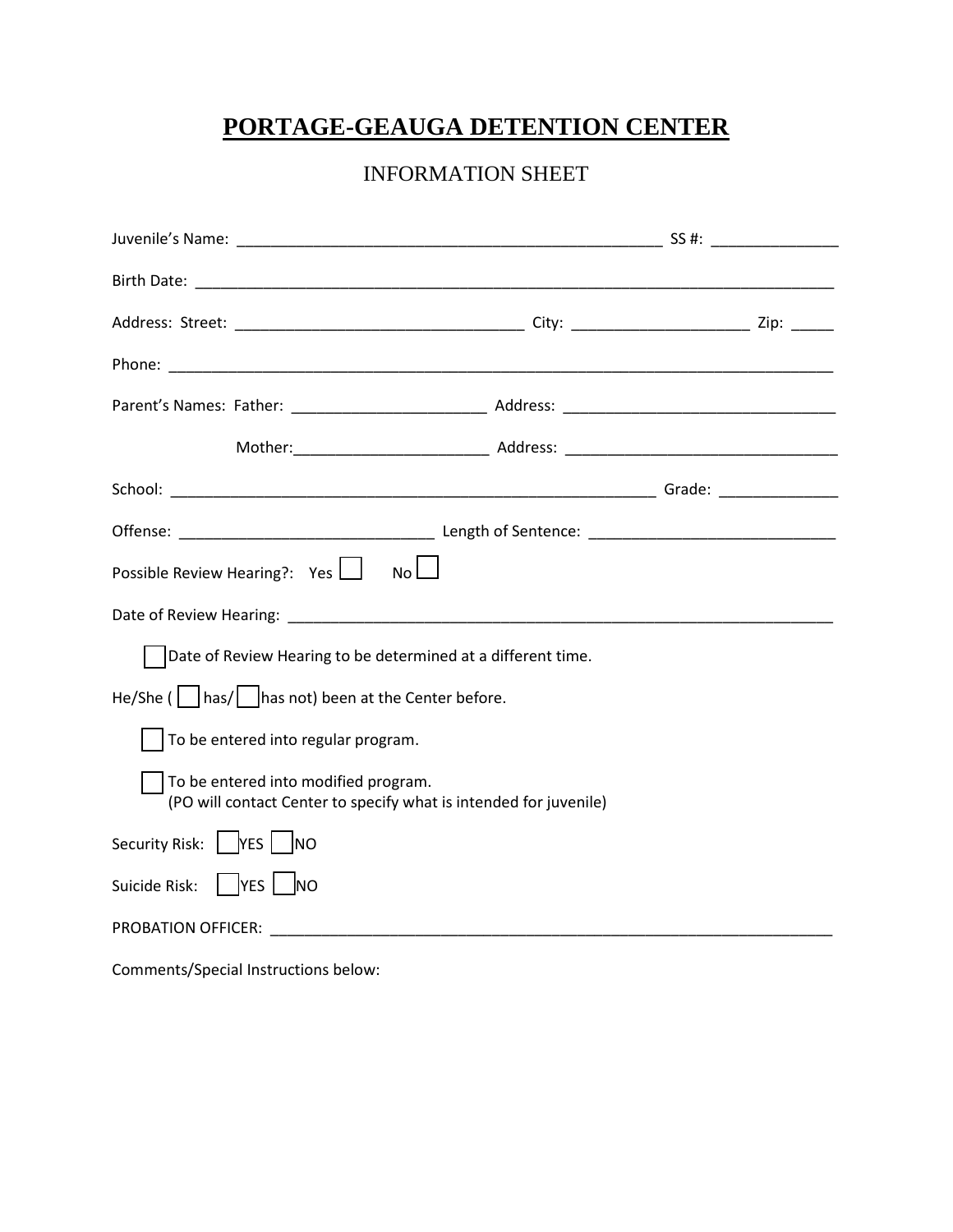### **Authorization for Medical / Psychological Services**

| <b>Resident:</b>                           |                                                                                  |
|--------------------------------------------|----------------------------------------------------------------------------------|
|                                            | DOB: _____ - _____ - _______ -                                                   |
|                                            | SS#: ______ - _____ - _______-                                                   |
| Parent/Legal Guardian/Legal Custodian:     |                                                                                  |
| Last Name: ____________________________    |                                                                                  |
| First Name: _____________________________  |                                                                                  |
| Address: _________________________________ |                                                                                  |
|                                            | City: __________ State: _____ Zip: ______ Policy #: ____________________________ |
| Telephone #: ( ) __________________        | Relationship to Child: _______________________                                   |
|                                            | DOB: ______ - _____ - ________                                                   |

**A PHOTOCOPY OF THE HEALTH / MEDICAL INSURANCE CARD FRONT AND BACK, WHETEHER PRIVATE INSURANCE OR A MEDICAL CARD, MUST BE INCLUDED WITH THIS FORM. Do not leave the above lines blank, if parent/Guardian has no insurance for the child, write "none". If the child is insured through a medical card, the CURRENT number must be written on the policy # line. If the child is insured through private health insurance, ALL information must be included.**

#### **COPY OF HEALTH / MEDICAL INSURANCE CARD MUST BE ATTACHED**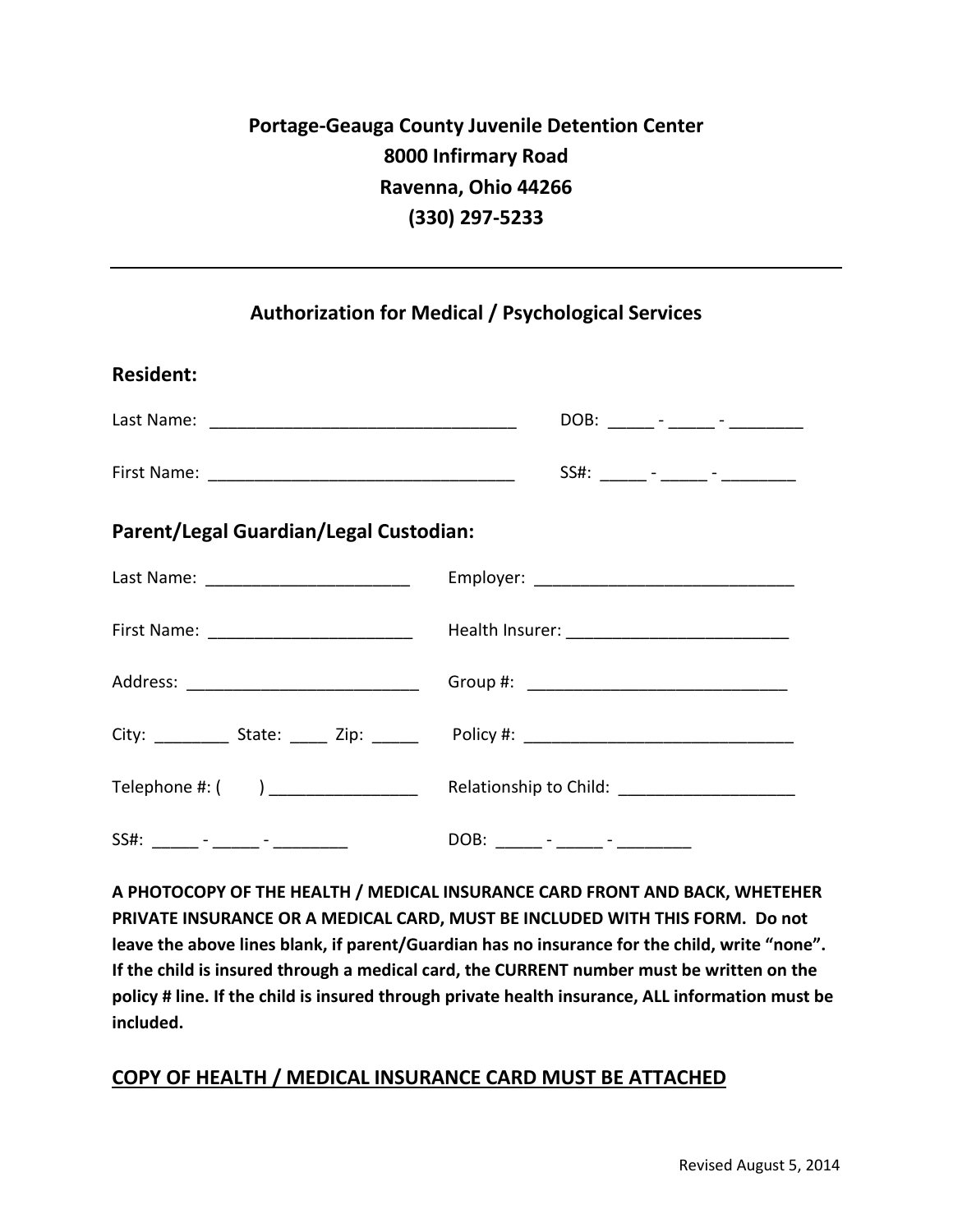I authorize the Portage-Geauga County Juvenile Detention Center and its medical provider, in their sound discretion, to facilitate/administer/provide any and all necessary medical, mental health, and psychological services and care to \_\_\_\_\_\_\_\_\_\_\_\_\_\_\_\_\_\_\_\_\_\_\_\_\_\_\_\_\_\_\_\_\_\_(name of child) during the course of detainment.

I authorize the Portage-Geauga County Juvenile Detention Center to transport my child when determined necessary and release any and all claims which might arise between the child, parent, guardian, custodian, and the Portage-Geauga County Juvenile Detention Center staff as a result of such transport.

I authorize all medical and mental health services, including prescriptions, to be billed to me and agree to save the Portage-Geauga County Juvenile Detention Center harmless therefrom. Further, I understand that placement of my child in the Detention Center does not relieve me of my ongoing obligation to provide for the medical, mental health, dental, and optical needs of my child including, but not limited to, the provision of necessary prescriptions and ongoing medical coverage.

### **Authorization to Release and/or Obtain Information**

I, the matrix of the hospital, treatment provider, or the hospital, treatment provider, or the medical clinic to which the child is transferred, to provide care/services for the child. I do hereby give permission to the Portage-Geauga County Juvenile Detention Center to provide and/or obtain screening, evaluation, and/or treatment findings to and/or from the party or parties for the purpose of assisting in the evaluation of the individual. I understand that knowledge so provided and/or obtained will be treated in a confidential manner. A copy of this authorization shall be considered valid. This consent (unless expressly revoked earlier) expires one (1) year from the date recorded below.

#### **Waiver:**

On behalf of the child, and for myself, I waive all claim for loss of, or damage to, any contact lenses, glasses, and/or retainers worn by, or in the possession of the child during the term of his/her detainment.

I hereby grant permission for the child to participate in recreational, athletic and special activities programming of the Portage-Geauga County Juvenile Detention Center and release any and all claims which might arise between the child, parent, guardian, custodian, and the Portage-Geauga County Juvenile Detention Center staff as a result of such participation.

Signature: \_\_\_\_\_\_\_\_\_\_\_\_\_\_\_\_\_\_\_\_\_\_\_\_\_\_\_\_\_\_\_\_\_\_\_\_\_ Date: \_\_\_\_\_\_\_\_\_\_\_\_\_\_\_\_\_\_\_\_\_\_\_\_\_\_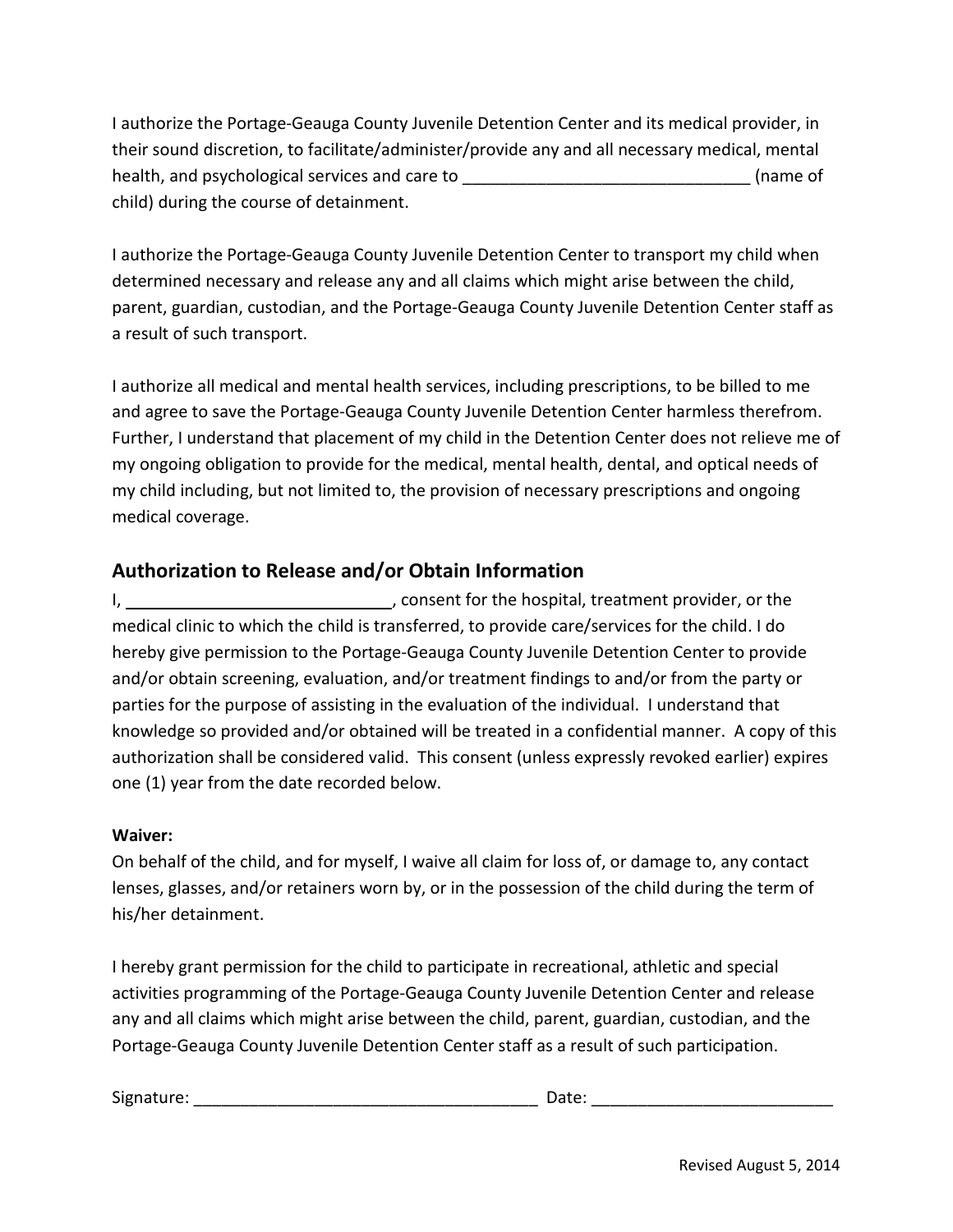## **Authorization to Release Information**

| <b>Resident:</b>                           |                                                                                                                                                                                                                                                                                                                                   |  |
|--------------------------------------------|-----------------------------------------------------------------------------------------------------------------------------------------------------------------------------------------------------------------------------------------------------------------------------------------------------------------------------------|--|
|                                            | DOB: ______ - _____ - _______ -                                                                                                                                                                                                                                                                                                   |  |
|                                            |                                                                                                                                                                                                                                                                                                                                   |  |
| Parent/Legal Guardian/Legal Custodian:     |                                                                                                                                                                                                                                                                                                                                   |  |
|                                            |                                                                                                                                                                                                                                                                                                                                   |  |
| Address: _________________________________ | City: ________________ State: _______ Zip: _______                                                                                                                                                                                                                                                                                |  |
| Telephone #: ( ) __________________        |                                                                                                                                                                                                                                                                                                                                   |  |
|                                            | I, 1, 1, 1, 1, 2008 [1] and the Portage-Geauga County<br>Juvenile Detention Center to release any and all records related to my child's detainment,<br>including but not limited to intake materials, medical / mental health records, school<br>adjustment, performance in the detention center, etc, to _______________________ |  |
|                                            |                                                                                                                                                                                                                                                                                                                                   |  |
| one (1) year from the date recorded below. | I understand that this information shall be treated in a confidential manner. A copy of this<br>authorization shall be considered valid. This consent (unless expressly revoked earlier) expires                                                                                                                                  |  |
|                                            |                                                                                                                                                                                                                                                                                                                                   |  |
| Parent Signature:                          | Date:                                                                                                                                                                                                                                                                                                                             |  |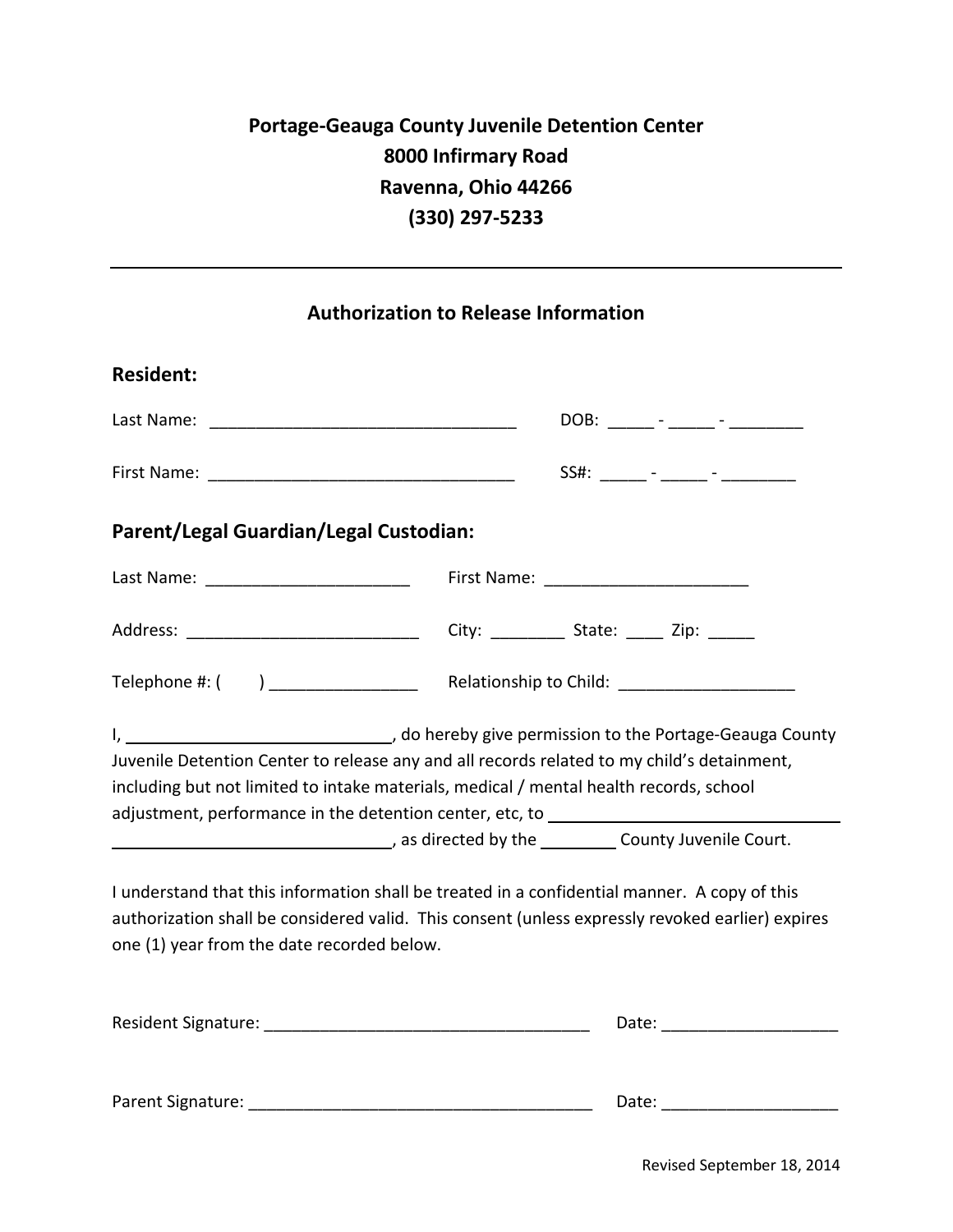## **Authorization for Clergy / Guidance Service**

The Portage-Geauga County Juvenile Detention Center offers both denominational and non-denominational church services and bible study for the residents detained at the Center. **Participation in any religious service is strictly voluntary.**

## **Clergy are here to help the residents and provide spiritual guidance, not to teach theology or doctrine.**

My child has permission to participate in religious services of his/her choice and/or to speak to a clergy member of his/her choice for spiritual guidance.

Parent's Signature

Date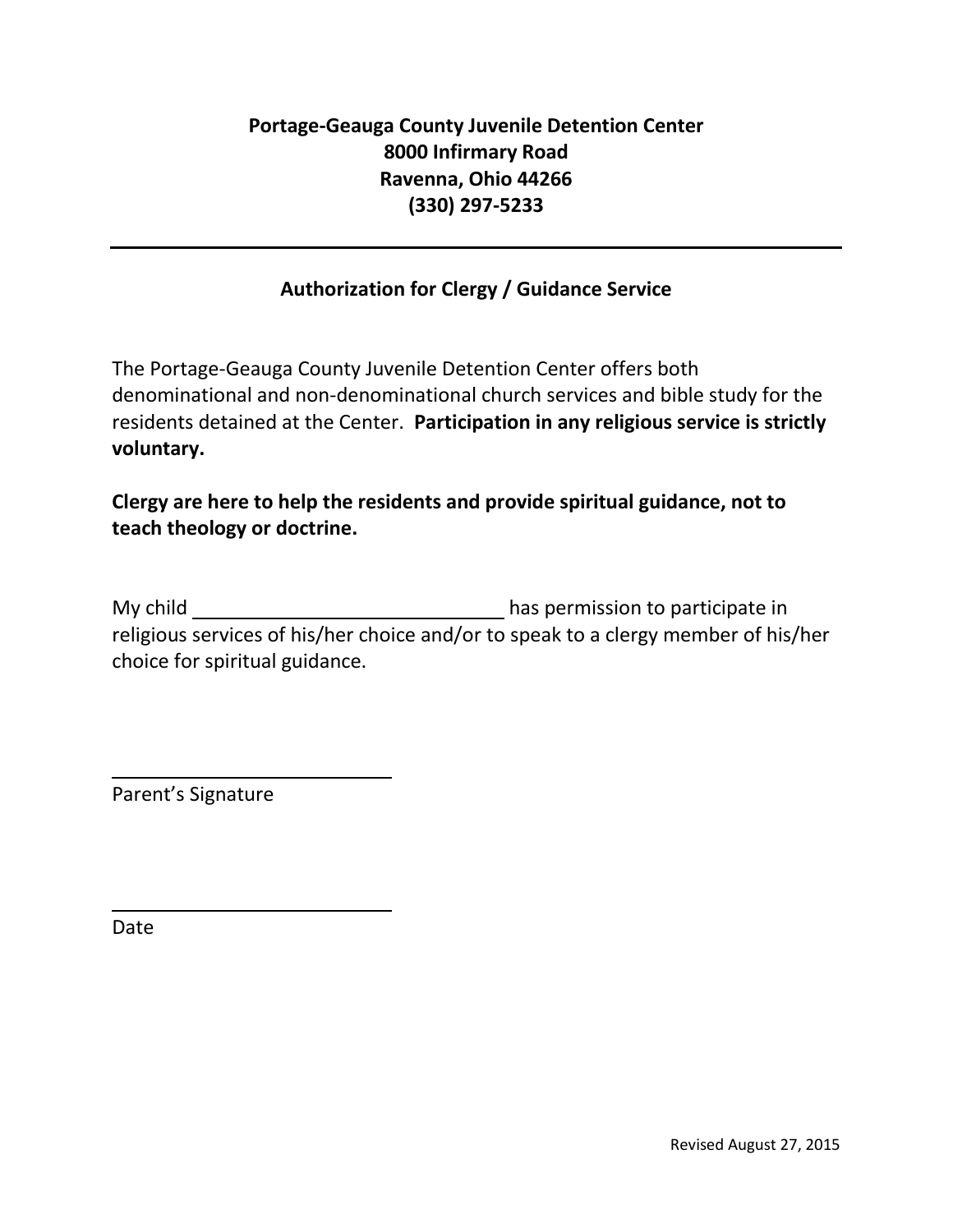### **Authorization to Obtain Educational Information**

| <b>Resident:</b>                           |                                                                                                                                                           |
|--------------------------------------------|-----------------------------------------------------------------------------------------------------------------------------------------------------------|
|                                            | DOB: _____ - ____ - _____ - _______                                                                                                                       |
|                                            | $SS#:$ ______ - _____ - _______ -                                                                                                                         |
| Parent/Legal Guardian/Legal Custodian:     |                                                                                                                                                           |
| Last Name: _______________________________ |                                                                                                                                                           |
|                                            |                                                                                                                                                           |
|                                            | Telephone #: ( ) _________________ Relationship to Child: ______________________                                                                          |
|                                            | I, 1. 2008 [1] J, do hereby give permission to the Portage-Geauga County<br>Juvenile Detention Center to obtain any and all records related to my child's |
|                                            | aducation/academic status including but not limited to grades, transcripts, IEDs/FTRs, class                                                              |

education/academic status including but not limited to grades, transcripts, IEPs/ETRs, class schedules, screenings, and evaluations for the purpose of addressing my child's educational needs during detainment. The Detention Center shall provide report cards and academic content to the school districts.

I understand that information obtained shall be treated in a confidential manner. A copy of this authorization shall be considered valid. This consent (unless expressly revoked earlier) expires one (1) year from the date recorded below.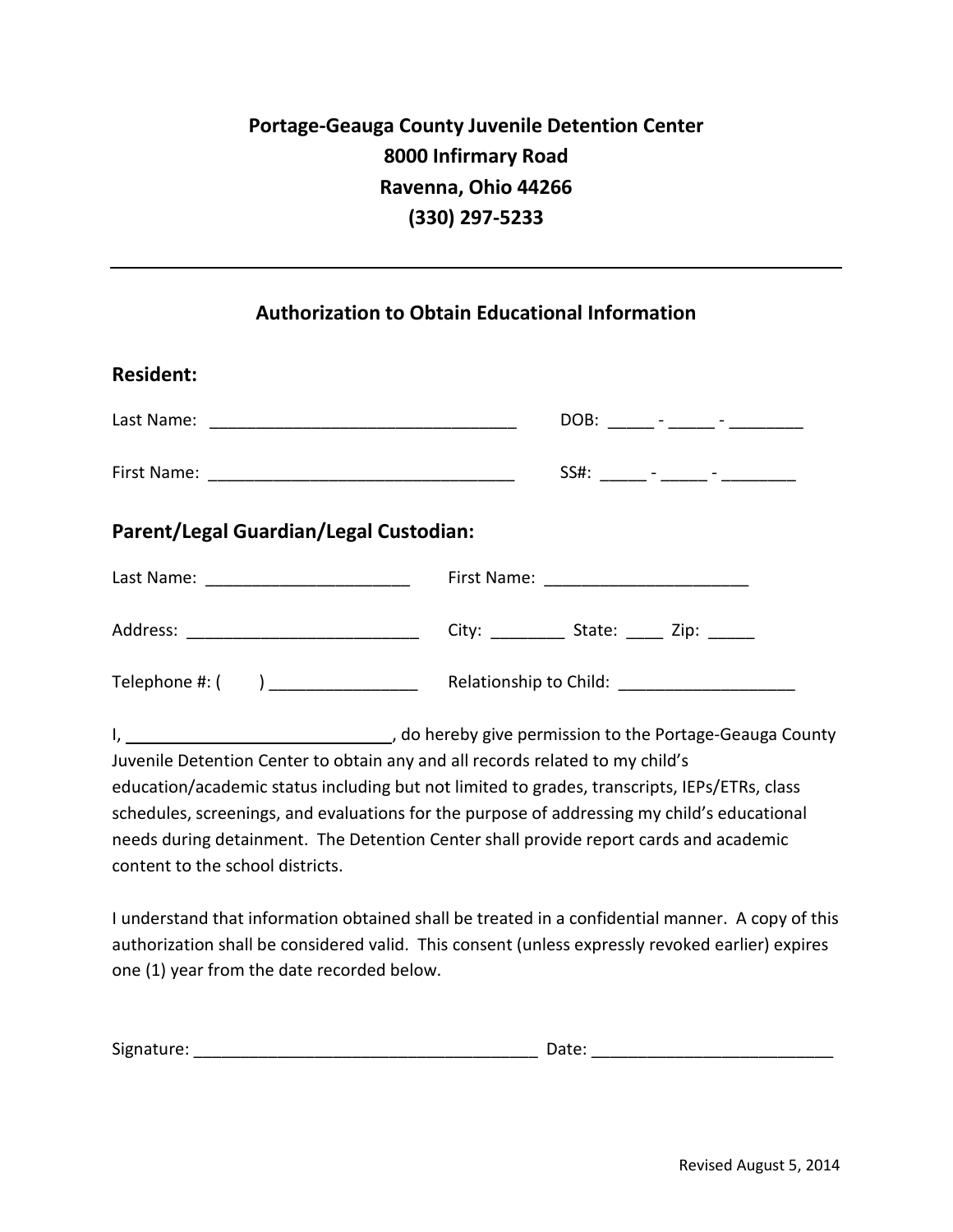# **Resident/Student Acceptable Use Policy Computer and Network Resources**

This agreement is entered into this \_\_\_\_\_\_\_day of \_\_\_\_\_\_\_\_\_\_\_,20\_\_\_\_\_, between (PLEASE PRINT **STUDENT NAME CLEARLY**)\_\_\_\_\_\_\_\_\_\_\_\_\_\_\_\_\_\_\_\_\_\_\_\_\_\_\_\_\_\_\_\_\_\_\_\_\_and (**PLEASE PRINT PARENT NAME CLEARLY)** hereinafter referred to as Student and the Portage-Geauga County Juvenile Detention Center, hereinafter referred to as the "Center"

The purpose of this agreement is to provide Word Processing software, and Internet access, hereinafter referred to as Network, for educational purposes to the student. As such, this access will (1) assist in the collaboration and exchange of information, (2) facilitate personal growth in the use of technology, and (3) enhance information gathering and communication skills.

The intent of this contract is to ensure that students will comply with all Network and Internet acceptable use policies approved by the Center.

In consideration for the use of the Network resources at the Center, I understand and agree to the following:

- 1. The use of the Network is a privilege, which may be revoked by the Center at any time and for any reason. Appropriate reasons for revoking privileges include, but are not limited to, the altering of system software, the placing of unauthorized information, computer viruses or harmful programs on or through the computer system in either public or private files or messages. The Center reserves the right to remove files, limit or deny access, and refer the resident/student for other disciplinary action
- 2. The Center reserves all rights to any material stored in files and will remove any material which the Center, at its sole discretion, believes may be unlawful, obscene, pornographic, abusive, or otherwise objectionable. Resident/Student will not use their Center approved computer account/access to obtain; view, download, or otherwise gain accesses to such material.
- 3. All information services and features contained on Center or Network resources are intended for the private use of its registered users and any use of these resources for commercial-for-profit or other unauthorized purposes (i.e. advertisements, political lobbying), in any form, is expressly forbidden.
- 4. Their registered users intend the Center and/or Network resources for the exclusive use of the educational process. The resident/student is responsible for the use of his/her access privilege. Any problems, which arise from the use of a Student's access is the responsibility of the resident/student. Any inappropriate use of computer access may be grounds for loss of access privileges.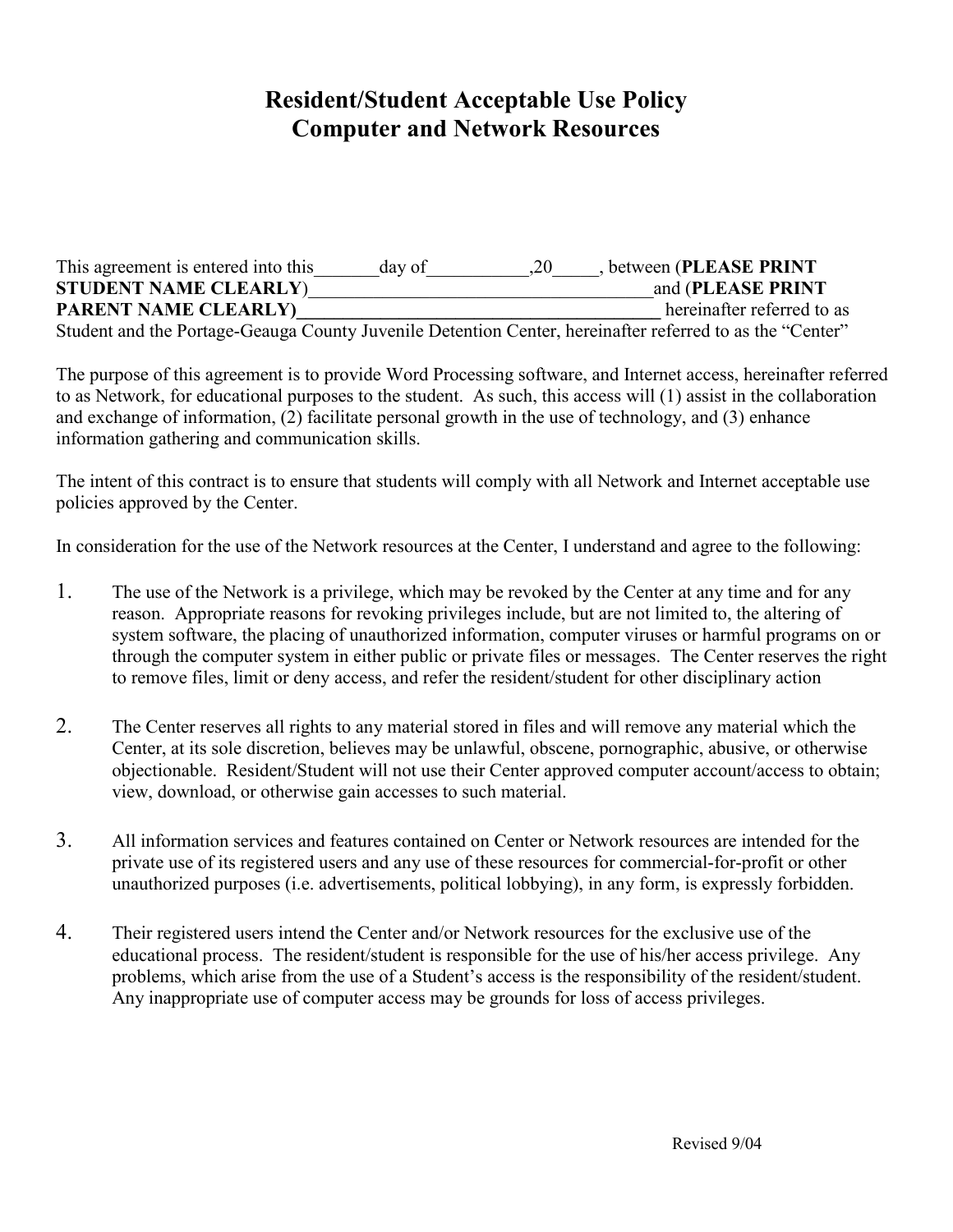- 5. Any misuse of the access will result in suspensions of the access privileges and/or other disciplinary action determined by the Center. Misuse shall include, but not be limited to:
	- a. intentionally seeking information on, obtaining copies of, or modifying files, other data, or passwords belonging to other users.
	- b. misrepresenting other users on the Network.
	- c. malicious use of the Network through hate mail, harassment, profanity, vulgar statements, or discriminatory remarks.
	- d. interfering with others use of the Network.
	- e. extensive use for noncurriculum-related communications.
	- f. illegal installation of copyrighted software.
	- g. unauthorized down-sizing, copying, or use of licensed or copyrighted software.
	- h. allowing anyone to use an account other than the account holder.
	- i. attempting to disable or circumvent Internet screening, security, and/or virus protection software.
- 6. The use of Center and/or Network resources are for the purpose of (in order of priority):
	- a. Support of the academic program
	- b. Telecommunications
	- c. General Information
	- d. Recreational
- 7. The Center and/or Network does not warrant that the functions of the system will meet any specific requirements the user may have, or that it will be error free or uninterrupted; nor shall it be liable for any direct or indirect, incidental, or consequential damages (including lost data, information, or time) sustained or incurred or connection with the use, operation, or inability to use the system.
- 8. There is no email communication privilege.
- 9. The Center and/or Network will periodically make determinations on whether specific uses of the Network are consistent with the acceptable-use practice. The Center and/or Network reserve the right to log and to monitor Internet use by users.
- 10. The Student may not transfer program files, shareware, or software from information services and/or electronic bulletin boards with the intent to violate copyright laws.
- 11. The Student may transfer files from information services from the home school district The Student may not transfer shareware or software from information services and/or electronic bulletin boards. Should the Student transfer a file and knowingly downloads a virus which infects the Network and causes damage, the Student will be liable for any and all repair costs to make the Network once again fully operational and may be subject to other disciplinary measures as determined by the Center.
- 12. The Student may only log on and use the Network under the immediate supervision of a staff member.
- 13. The Center reserves the right to log computer use and to monitor fileserver space utilization by users. The Center reserves the right to remove any User account on the Network to prevent further unauthorized activity.